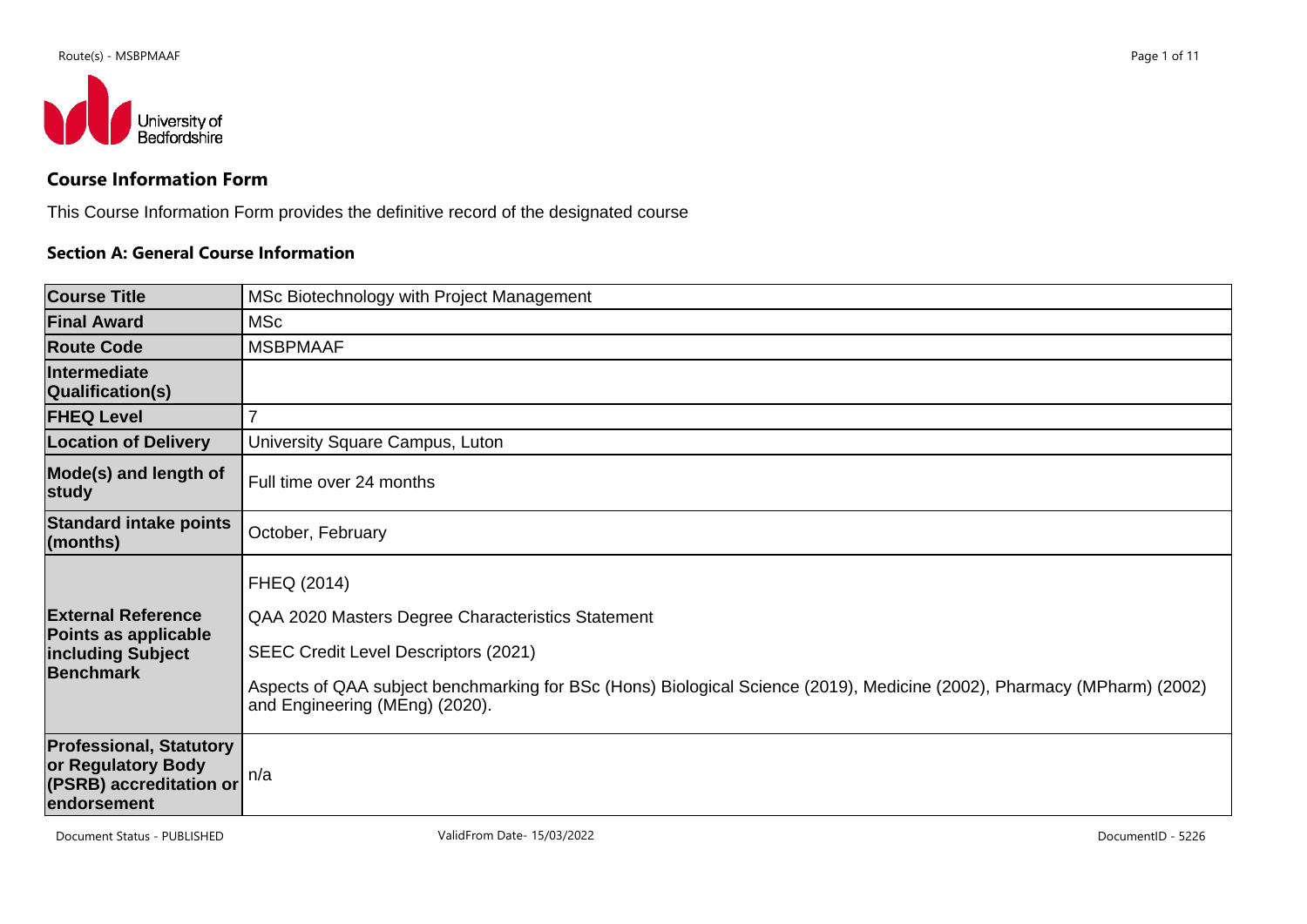Route(s) - MSBPMAAF Page 2 of 11

| <b>HECoS code(s)</b>    | 100134 |
|-------------------------|--------|
| <b>UCAS Course Code</b> | ' n/a  |

| <b>Course Aims</b>     |               | The aim of the course is to provide you with an understanding of how microbes can be used to benefit humankind. New<br>technologies in molecular biology, microbiology and computational biology will be taught and it will be shown how these<br>methodologies are applied in biotechnology industries including Project management and the underlying biochemistry explained<br>at an advanced level.<br>A laboratory based project will be offered in one of the five taught themes – (i) molecular biology, (ii) computational biology, (iii)<br>applied microbiology, (iv) biomaterials, and (v) analytical biology to provide our graduates with the laboratory skills required for<br>subsequent employment in biotech/pharmaceutical industries or academia. |                                           |  |  |  |  |  |  |  |  |
|------------------------|---------------|----------------------------------------------------------------------------------------------------------------------------------------------------------------------------------------------------------------------------------------------------------------------------------------------------------------------------------------------------------------------------------------------------------------------------------------------------------------------------------------------------------------------------------------------------------------------------------------------------------------------------------------------------------------------------------------------------------------------------------------------------------------------|-------------------------------------------|--|--|--|--|--|--|--|--|
|                        | lbelow        | Upon successful completion of your course you should meet the appropriate learning outcomes for your award shown in the table                                                                                                                                                                                                                                                                                                                                                                                                                                                                                                                                                                                                                                        |                                           |  |  |  |  |  |  |  |  |
|                        |               | <b>Outcome</b>                                                                                                                                                                                                                                                                                                                                                                                                                                                                                                                                                                                                                                                                                                                                                       | <b>Award</b>                              |  |  |  |  |  |  |  |  |
|                        |               | Demonstrate systematic understanding and a critical awareness of<br>new technologies in molecular biology                                                                                                                                                                                                                                                                                                                                                                                                                                                                                                                                                                                                                                                            | Msc Biotechnology with Project Management |  |  |  |  |  |  |  |  |
|                        | $\mathcal{P}$ | Show significant knowledge and understanding of the principles of<br>recombinant protein expression and development process                                                                                                                                                                                                                                                                                                                                                                                                                                                                                                                                                                                                                                          | Msc Biotechnology with Project Management |  |  |  |  |  |  |  |  |
|                        |               | Demonstrate systematic knowledge and understanding of nucleotide<br>3 and protein sequence databases and the tools to model 3-<br>dimensional protein structures with molecular modelling software                                                                                                                                                                                                                                                                                                                                                                                                                                                                                                                                                                   | Msc Biotechnology with Project Management |  |  |  |  |  |  |  |  |
|                        |               | Show systematic understanding of those industrial processes to<br>exploit the use of microbes for a specific product or application                                                                                                                                                                                                                                                                                                                                                                                                                                                                                                                                                                                                                                  | Msc Biotechnology with Project Management |  |  |  |  |  |  |  |  |
|                        |               | Use assured, accurate and fluent language to present work both<br>5 orally and in written form including use of graphs and images to<br>clearly illustrate complex points                                                                                                                                                                                                                                                                                                                                                                                                                                                                                                                                                                                            | Msc Biotechnology with Project Management |  |  |  |  |  |  |  |  |
| <b>Course Learning</b> |               | Synthesise and effectively use information from relevant sources<br>6 and to independently and critically evaluate current research and<br>advanced scholarship in the relevant subject areas                                                                                                                                                                                                                                                                                                                                                                                                                                                                                                                                                                        | Msc Biotechnology with Project Management |  |  |  |  |  |  |  |  |
| <b>Outcomes</b>        |               |                                                                                                                                                                                                                                                                                                                                                                                                                                                                                                                                                                                                                                                                                                                                                                      |                                           |  |  |  |  |  |  |  |  |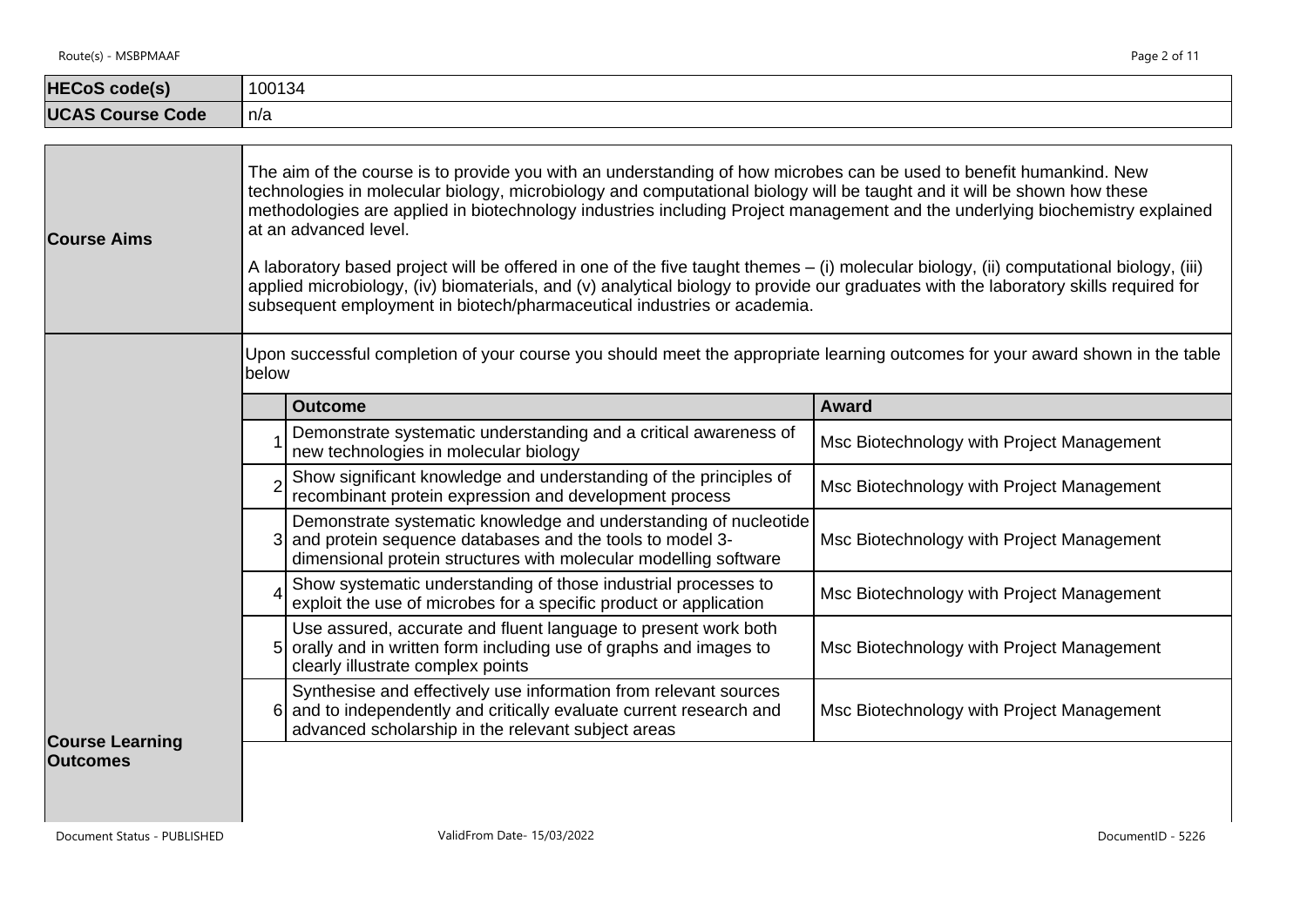|    | Demonstrate originality in the application of knowledge, together<br>with a practical understanding of how established techniques of<br>research and enquiry are used to create and interpret knowledge in<br>laboratory based research                                                                                                                                                        | Msc Biotechnology with Project Management |
|----|------------------------------------------------------------------------------------------------------------------------------------------------------------------------------------------------------------------------------------------------------------------------------------------------------------------------------------------------------------------------------------------------|-------------------------------------------|
|    | Apply a range of transferable skills (initiative, personal responsibility,<br>effective communication and decision-making) that include clear<br>demonstration of independent learning commensurate with that<br>expected from postgraduate students                                                                                                                                           | Msc Biotechnology with Project Management |
|    | Demonstrate a systematic understanding of and critically assess the<br>external context in which modern organisations operate including<br>9 economic, political, social and environmental change and the<br>regulatory and governance trends impacting on different<br>organisations                                                                                                          | Msc Biotechnology with Project Management |
| 10 | Demonstrate sensitivity to the complexity of implementing plans and<br>of achieving change in organisations both because of individual and<br>organisational obstacles and critically appraise the methods<br>available to managers to handle this complexity                                                                                                                                  | Msc Biotechnology with Project Management |
|    | Demonstrate a systematic understanding of career planning<br>including factors of organisational and personal collaboration that<br>impact on career trajectories, and be able to conduct a self-<br>evaluation of oneself against relevant skills and organisational<br>competences to establish a personal development plan that delivers<br>personal and organisational performance impact. | Msc Biotechnology with Project Management |
|    | Demonstrate knowledge and understanding of what goes into a<br>research proposal, the rudiments of good research design at<br>12 masters level and be able to produce work of a standard consistent<br>with research publications in your field of study, communicating<br>conclusions clearly to a specialist and non-specialist audience                                                     | Msc Biotechnology with Project Management |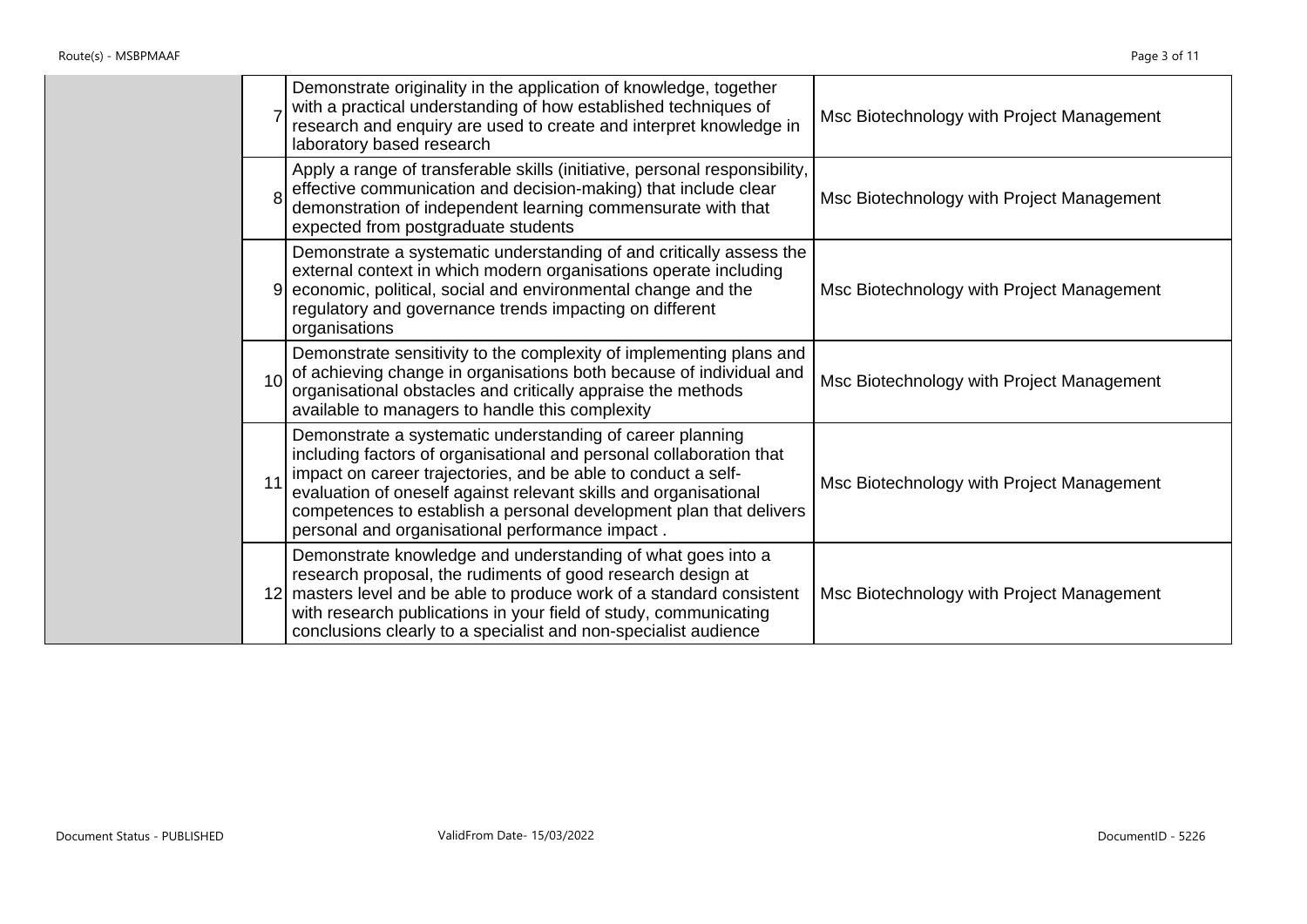|                                                 | This course is delivered using a blended learning strategy which makes use of the University's virtual learning environment (VLE).<br>This contains supporting information for the course, including assessment briefing documents and details;<br>announcements/notices; lecture notes; PowerPoint presentations.                                                                                                                                                                                                                                                                                                                                                                                                                                                                                                 |
|-------------------------------------------------|--------------------------------------------------------------------------------------------------------------------------------------------------------------------------------------------------------------------------------------------------------------------------------------------------------------------------------------------------------------------------------------------------------------------------------------------------------------------------------------------------------------------------------------------------------------------------------------------------------------------------------------------------------------------------------------------------------------------------------------------------------------------------------------------------------------------|
|                                                 | Students will be provided with training in presentation skills throughout the course during seminars and workshops. This<br>transferable skills training will equip them for both the assessments and for future employment.                                                                                                                                                                                                                                                                                                                                                                                                                                                                                                                                                                                       |
|                                                 | As appropriate the VLE site for a unit will also contain other support material to aid understanding of the course material. This<br>allows it to act as a "gateway" to other web-based resources. Links are provided to websites containing information such as;<br>supporting lecture material; pictures or movie (avi, etc.); clips showing a biological principle live or in a model; self-<br>learning/assessment sites on the internet; journal articles or technical sites. These sorts of web-based material along with<br>interactive websites that provide virtual-practicals, where students can undertake practical or modelling on their own and view the<br>results, are all methods of supporting independent and blended learning to improve the students' performance.                            |
| Teaching, learning and<br>assessment strategies | The course supports meaningful learning through a curriculum that is intellectually challenging and of practical relevance to those<br>seeking a future career in areas of biotechnology. The course is designed to encourage a reflective, student-centred approach to<br>learning. The course incorporates some of the latest developments in the subject of molecular biology, computational biology,<br>applied microbiology and analytical methods with students being referred to the latest books and key references in research<br>journals as sources of information. As such the course will be challenging in introducing new ideas and concepts.                                                                                                                                                       |
|                                                 | Students will be active in their learning through interaction in lectures, seminars, tutorials, workshops, participating in laboratory<br>practical and in preparing the assessments. Students will be encouraged to be reflective in their learning by seeking to integrate<br>the academic content of the different units on the course and reflecting on the implications of biotechnology on society. Students<br>are encouraged to interact with the research active teaching team. Laboratory sessions are also good environments for student<br>communication within the cohort making the learning process a collaborative effort.                                                                                                                                                                         |
|                                                 | Assessment<br>Assessment is undertaken in all units of the course to check that you have met the threshold standards expected of all students.<br>Most units have two summative assessment points and you will be provided with feedback that is designed to show you where<br>you are meeting/exceeding the standards and where/how you can/should make further improvement.<br>The final assessment in most of the taught units is a formal written examination. Elsewhere, a range of assessment methods are<br>used. These include not only scientific laboratory reports, but others that develop a range of transferable skills, including research<br>proposals and poster/oral presentations. These are is designed to build upon and extend what is expected of students with an<br>undergraduate degree. |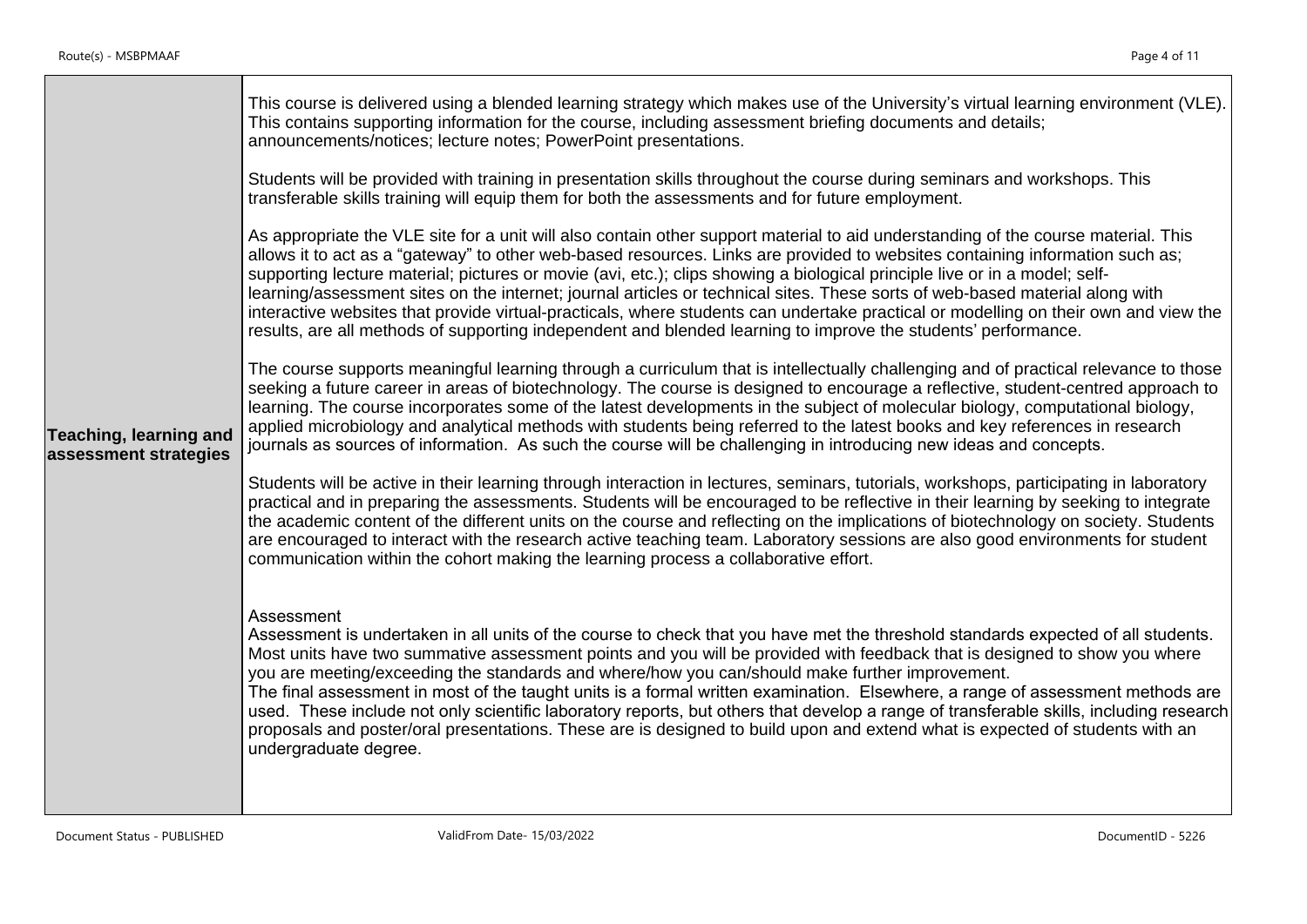|                         | Students are actively supported through their assessments both directly in subject specific areas by tutors, and by working with<br>the Study Hub to provide targeted workshops to support academic skills development. The focal areas include an introduction to<br>academic integrity, developing good academic practice, scientific writing, use of statistics, and communication of science to<br>diverse audiences including presentation skills also aligned to assessment requirements.                                                                                                                                                                                                                                                                                                                                                                                                                                          |
|-------------------------|------------------------------------------------------------------------------------------------------------------------------------------------------------------------------------------------------------------------------------------------------------------------------------------------------------------------------------------------------------------------------------------------------------------------------------------------------------------------------------------------------------------------------------------------------------------------------------------------------------------------------------------------------------------------------------------------------------------------------------------------------------------------------------------------------------------------------------------------------------------------------------------------------------------------------------------|
|                         | Throughout course delivery workshops and tutorials are used to support the development of academic skills, alongside the<br>learning and the assessment process. All in-course assessments are supported by timetabled, interactive tutorial sessions with<br>formative assessment tasks, as appropriate. In addition, assessments that are based around practical work will involve a briefing<br>before, and a session after the laboratory work to explain further the expectations of the assessment and support specific tasks<br>such as data analysis. Examinations are supported by timetabled revision sessions and by workshop sessions covering examples<br>of past examinations and the expectations of examination questions at each level.                                                                                                                                                                                 |
| <b>Learning support</b> | To assist our learners, assignment briefs a uniform set of information and a consistent set of assessment criteria across the<br>course. At the start of each level, students are given introductory session(s) that set out the expectations for each year. For entry<br>points, several sessions are used to provide guidance and support to students joining the University. These provide details of<br>support for the development of academic skills and learning from the School, the Study Hub and initiatives such as peer-assisted<br>learning (PASS scheme). For students progressing between levels, introductory sessions are also provided to ensure the students<br>are aware of the change in expectations of learning and assessment. This will flag areas such as expectations for increased self-<br>directed learning, critical thinking and analysis that are expected as students go through the learning process. |
|                         | A key aim for the school is the integration of transferable skills within learning and assessment to enhance employability. Our<br>courses build awareness of business applications of knowledge with assessments that develop practical ideas and employability.<br>This is supported by the University's Careers and Employability service throughout the course.                                                                                                                                                                                                                                                                                                                                                                                                                                                                                                                                                                      |
|                         | Students who commit academic offences due to a lack of clear understanding of academic integrity are further supported by being<br>invited to attend academic practice guidance (APG) meetings with course staff to discuss the issues, and to refer them to the<br>university academic integrity resource (AIR) to encourage them to develop good academic skills.                                                                                                                                                                                                                                                                                                                                                                                                                                                                                                                                                                      |
|                         | As highlighted, alongside the direct support by the School, the University provides a comprehensive student support service<br>includes: Student Information Desk, a one-stop shop for any initial enquiries; Student Support team advising and supporting those<br>with physical or learning needs or more general student well-being; Study Hub team providing academic skills guidance; Personal<br>Academic Tutoring system; a student managed peer-assisted learning scheme; and the University's Careers and Employability<br>providing support on the transition to the workplace.                                                                                                                                                                                                                                                                                                                                                |
|                         | https://www.beds.ac.uk/entryrequirements                                                                                                                                                                                                                                                                                                                                                                                                                                                                                                                                                                                                                                                                                                                                                                                                                                                                                                 |
|                         |                                                                                                                                                                                                                                                                                                                                                                                                                                                                                                                                                                                                                                                                                                                                                                                                                                                                                                                                          |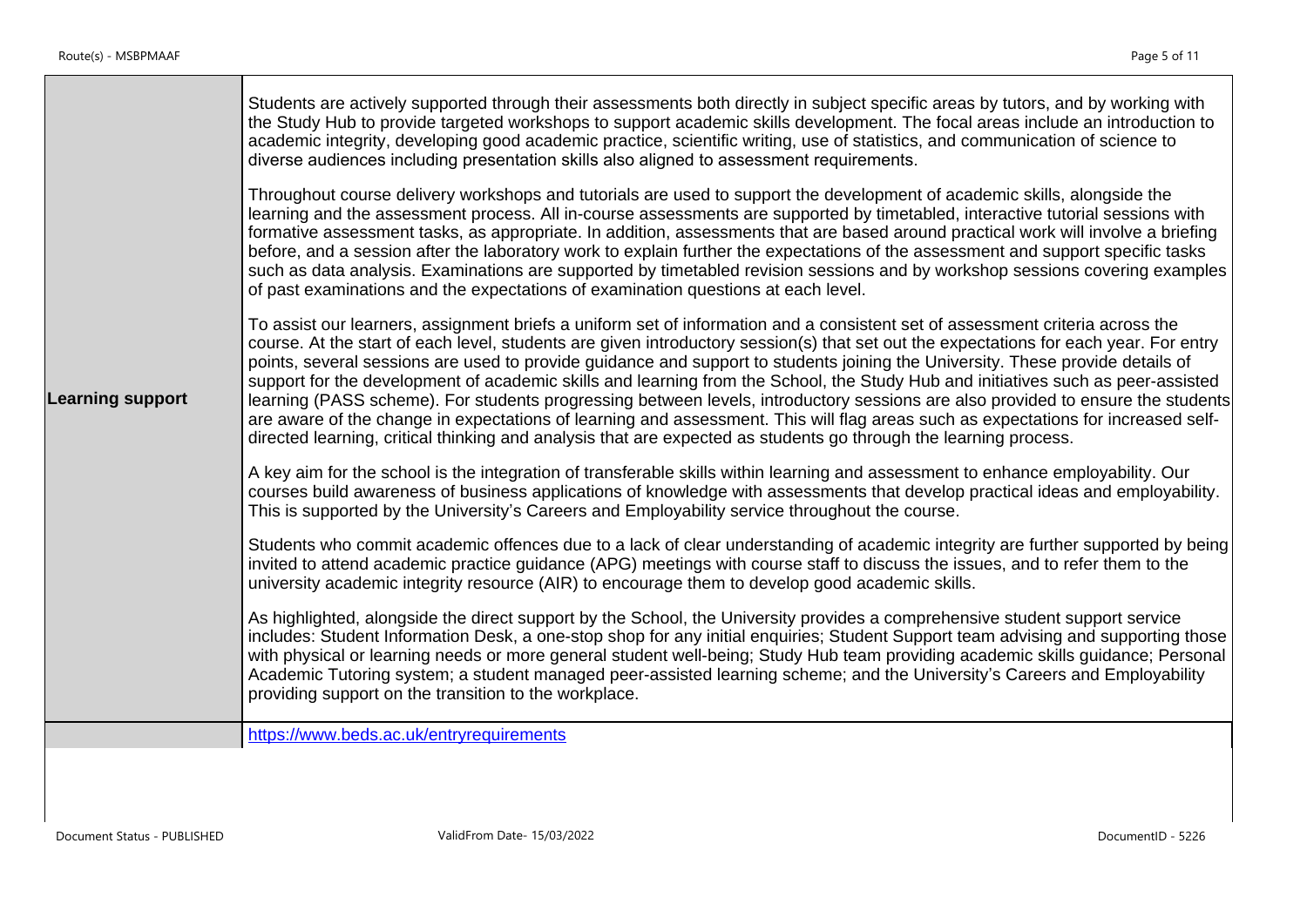| <b>Approved Variations and Additions to Standard Admission</b>        |
|-----------------------------------------------------------------------|
| ∣n/a                                                                  |
| https://www.beds.ac.uk/about-us/our-university/academic-information   |
| Note: Be aware that our regulations change every year                 |
| Approved Variations and Additions to Standard Assessment Regulations' |
| ∣n/a                                                                  |
|                                                                       |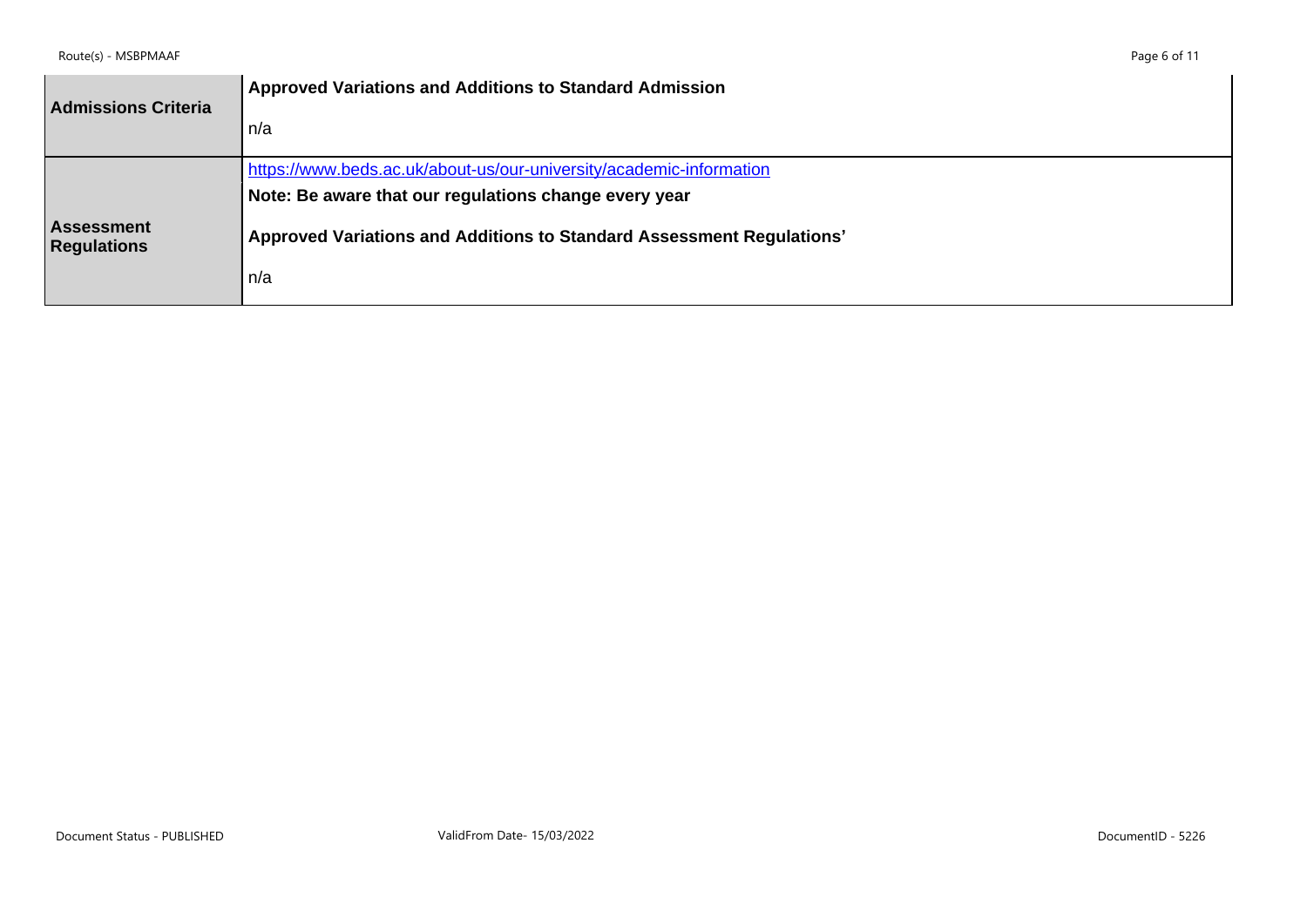The Units which make up the course are listed below. Each unit contributes to the achievement of the course learning outcomes either through teaching (T), general development of skills and knowledge (D) or in your assessments (A).

| Unit            | <b>Unit Name</b>                              | Level Credits | Core or<br><b>Option</b> | 1                                               | $\overline{2}$ | $\mathbf{3}$    | $\overline{4}$  | 5 <sup>1</sup>                         | 6         | $\overline{7}$              | 8              | 9               | 10                                 | 11 | 12 | 13 | 14 | 15 |
|-----------------|-----------------------------------------------|---------------|--------------------------|-------------------------------------------------|----------------|-----------------|-----------------|----------------------------------------|-----------|-----------------------------|----------------|-----------------|------------------------------------|----|----|----|----|----|
| <b>BHS000-6</b> | Biotechnology Research Project                | 160           | Core                     |                                                 |                |                 |                 | DA1 DA DA DAI                          |           |                             |                |                 |                                    |    |    |    |    |    |
| <b>BHS012-6</b> | Molecular Biology                             | 130           | Core                     | $1\overline{1A}$ $\overline{1A}$ $\overline{1}$ |                |                 |                 | TA <sub>2</sub>                        |           |                             | <b>TA</b>      |                 |                                    |    |    |    |    |    |
| <b>BHS013-6</b> | Analytical Methods                            | 30            | Core                     |                                                 | TA1            |                 |                 | TA2TA2                                 | <b>TA</b> |                             |                |                 |                                    |    |    |    |    |    |
| <b>BHS014-6</b> | <b>Applied Microbiology</b>                   | 130           | Core                     |                                                 | TA2            |                 |                 | \TA1 <mark>TA2<sup>  TÃ</sup> l</mark> |           |                             |                |                 |                                    |    |    |    |    |    |
| <b>BHS042-6</b> | <b>Biomaterials</b>                           | 15            | Core                     |                                                 | TA1            |                 | TA <sub>2</sub> |                                        |           |                             |                |                 |                                    |    |    |    |    |    |
| <b>BHS043-6</b> | Computational and Systems Biology             | 15            | Core                     |                                                 |                | $\mathsf{T}$ A1 |                 |                                        | <b>TA</b> | <b>TA</b><br>$\overline{2}$ | <b>TA</b><br>2 |                 |                                    |    |    |    |    |    |
| <b>BSS060-6</b> | Project Management                            | 30            | Core                     |                                                 |                |                 |                 |                                        |           |                             |                | <b>TA</b>       | TA <sub>1</sub><br>TA <sub>2</sub> |    |    |    |    |    |
| <b>BSS064-6</b> | Leading and Managing Organisational Resources | 130           | Core                     |                                                 |                |                 |                 |                                        |           |                             |                | <b>TA</b><br>A2 | $1T$ TA2                           |    |    |    |    |    |
| <b>BSS074-6</b> | Personal Professional development             |               | Core                     |                                                 |                |                 |                 |                                        |           |                             |                |                 |                                    |    |    |    |    |    |
| CIS132-6        | Developing Independent Research               |               | Core                     |                                                 |                |                 |                 |                                        |           |                             |                |                 |                                    |    |    |    |    |    |

| Unit            | <b>Unit Name</b>               |      | <b>ICore or</b><br>lLevel Credits option | Ω. | $\mathbf{r}$ | 4 |     | $\epsilon$ | 8           | 9 | 10 <sup>1</sup> | 11 | 12 | 13 | 14 | 15 <sup>1</sup> |
|-----------------|--------------------------------|------|------------------------------------------|----|--------------|---|-----|------------|-------------|---|-----------------|----|----|----|----|-----------------|
| <b>BHS000-6</b> | Biotechnology Research Project | 3600 | Core                                     |    |              |   | DAT |            | .IDA DA DAI |   |                 |    |    |    |    |                 |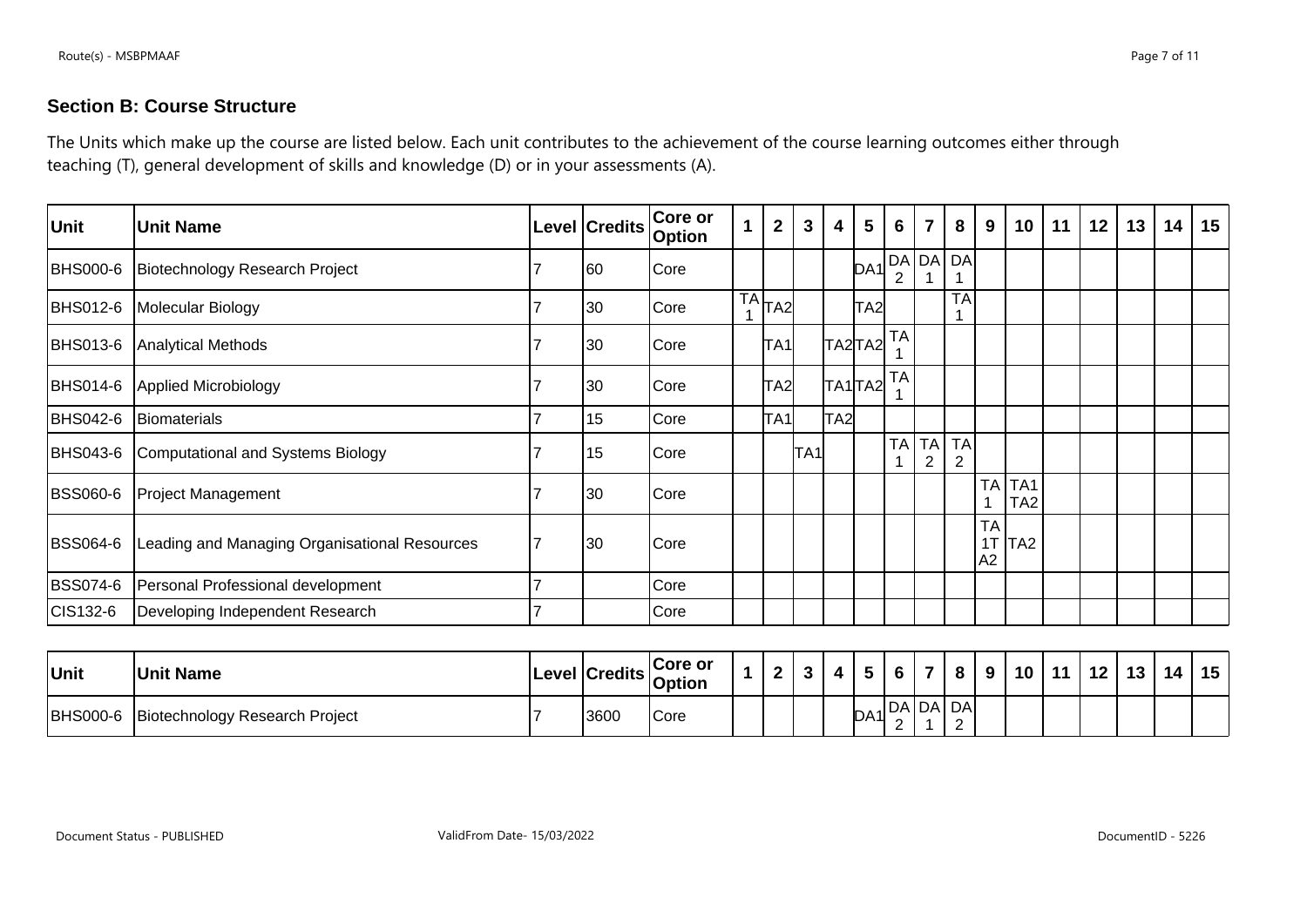Route(s) - MSBPMAAF Page 8 of 11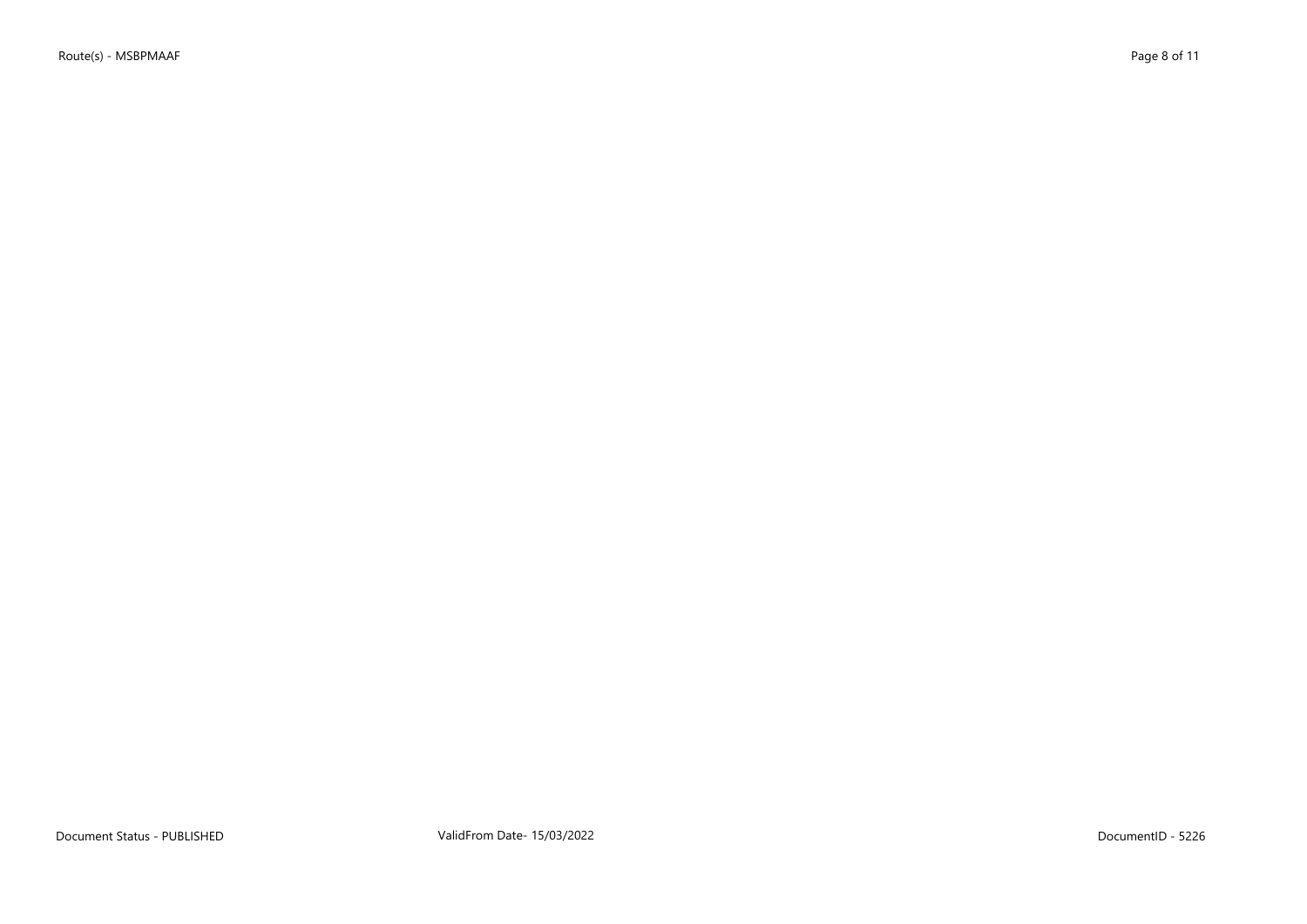## **Section C: Assessment Plan**

The course is assessed as follows :

#### **MSBPMAAF- MSc Biotechnology with Project Management**

| <b>Unit Code</b> |                |                           | Level Period Core/Option | <b>Ass 1 Type</b><br> code | <b>Ass 1 Submit</b><br>wk | Ass 2 Type<br> code | Ass 2 Submit   Ass 3 Type<br>wk | code  | Ass 3 Submit   Ass 4 Type<br>wk | code | <b>Ass 4 Submit</b><br> wk |
|------------------|----------------|---------------------------|--------------------------|----------------------------|---------------------------|---------------------|---------------------------------|-------|---------------------------------|------|----------------------------|
| CIS132-6         | 7              | BLK1<br>(AY2)             | Core                     | CW-RW                      | 8                         |                     |                                 |       |                                 |      |                            |
| <b>BSS074-6</b>  | $\overline{7}$ | BLK <sub>2</sub><br>(AY2) | Core                     | CW-EPO                     | 8                         |                     |                                 |       |                                 |      |                            |
| <b>BSS064-6</b>  | $\overline{7}$ | BLK3<br>(AY2)             | Core                     | CW-EPO                     | 6                         |                     |                                 |       |                                 |      |                            |
| <b>BSS060-6</b>  | $\overline{7}$ | BLK4<br>(AY2)             | Core                     | PR-OR                      | 3                         | WR-I                | 6                               |       |                                 |      |                            |
| BHS012-6         | $\overline{7}$ | SEM1<br>(AY1)             | Core                     | PR-OR                      | 5                         | WR-I                | 13                              |       |                                 |      |                            |
| BHS042-6         | $\overline{7}$ | SEM1<br>(AY1)             | Core                     | PR-LAB                     | 8                         | EX                  | 15                              |       |                                 |      |                            |
| <b>BHS043-6</b>  | $\overline{7}$ | SEM1<br>(AY1)             | Core                     | CW-PO                      | 14                        |                     |                                 |       |                                 |      |                            |
| BHS013-6         | $\overline{7}$ | (AY1)                     | SEM <sub>2</sub> Core    | WR-PO                      | 9                         | EX                  | 15                              |       |                                 |      |                            |
| <b>BHS014-6</b>  | $\overline{7}$ | SEM2<br>(AY1)             | Core                     | CW-PO                      | 13                        |                     |                                 |       |                                 |      |                            |
| <b>BHS000-6</b>  |                | SEM3<br>(AY2)             | Core                     | CW-JO                      | 15                        | PJ-PRO              | 14                              | PR-OR | 15                              |      |                            |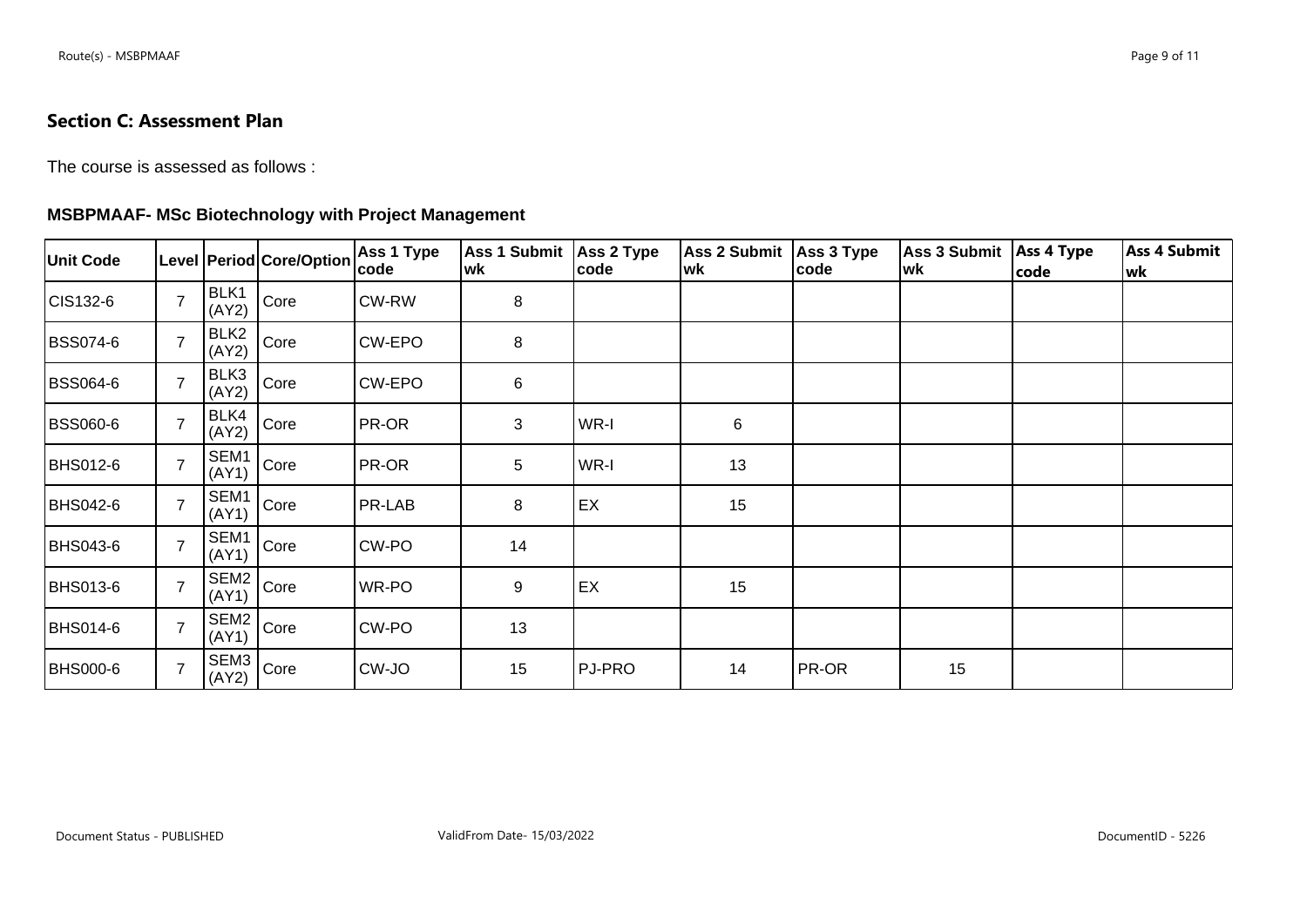| <b>Unit Code</b> |                |                           | Level Period Core/Option                 | Ass 1 Type<br>code | Ass 1 Submit   Ass 2 Type<br>wk | code   | <b>Ass 2 Submit</b><br>wk | Ass 3 Type<br>code | Ass 3 Submit   Ass 4 Type<br>wk | code | <b>Ass 4 Submit</b><br> wk |
|------------------|----------------|---------------------------|------------------------------------------|--------------------|---------------------------------|--------|---------------------------|--------------------|---------------------------------|------|----------------------------|
| <b>BSS064-6</b>  | $\overline{7}$ | BK <sub>3</sub><br>(AY2)  | Core                                     | CW-EPO             | 6                               |        |                           |                    |                                 |      |                            |
| <b>BSS060-6</b>  | $\overline{7}$ | BLK4<br>(AY2)             | Core                                     | PR-OR              | 3                               | WR-I   | $\,6$                     |                    |                                 |      |                            |
| <b>BSS074-6</b>  | $\overline{7}$ | BLK <sub>5</sub><br>(AY2) | Core                                     | CW-EPO             | 8                               |        |                           |                    |                                 |      |                            |
| CIS132-6         | $\overline{7}$ | BLK6<br>(AY2)             | Core                                     | CW-RW              | 8                               |        |                           |                    |                                 |      |                            |
| BHS012-6         | $\overline{7}$ | SEM1<br>(AY2)             | Core                                     | PR-OR              | 5                               | WR-I   | 13                        |                    |                                 |      |                            |
| <b>BHS042-6</b>  | $\overline{7}$ | SEM1<br>(AY2)             | Core                                     | PR-LAB             | 8                               | EX     | 15                        |                    |                                 |      |                            |
| <b>BHS043-6</b>  | $\overline{7}$ | SEM1<br>(AY2)             | Core                                     | CW-PO              | 14                              |        |                           |                    |                                 |      |                            |
| <b>BHS000-6</b>  | $\overline{7}$ | SEM1<br>(AY3)             | Core                                     | CW-JO              | 15                              | PJ-PRO | 14                        | PR-OR              | 15                              |      |                            |
| <b>BHS013-6</b>  | $\overline{7}$ | SEM <sub>2</sub><br>(AY1) | Core                                     | WR-PO              | 9                               | EX     | 15                        |                    |                                 |      |                            |
| BHS014-6         |                | (AY1)                     | $ \overline{\text{SEM2}} _{\text{Core}}$ | CW-PO              | 13                              |        |                           |                    |                                 |      |                            |

#### **MSBPMAAF- MSc Biotechnology with Project Management (Feb start)**

| <b>Glossary of Terms for Assessment Type Codes</b> |                                 |  |  |  |  |  |  |
|----------------------------------------------------|---------------------------------|--|--|--|--|--|--|
| CW-EPO                                             | Coursework - e-Portfolio        |  |  |  |  |  |  |
| CW-JO                                              | l Coursework - Journal          |  |  |  |  |  |  |
| CW-PO                                              | l Coursework - Portfolio        |  |  |  |  |  |  |
| CW-RW                                              | Coursework - Reflective Writing |  |  |  |  |  |  |
| EX                                                 | Exam (Invigilated)              |  |  |  |  |  |  |